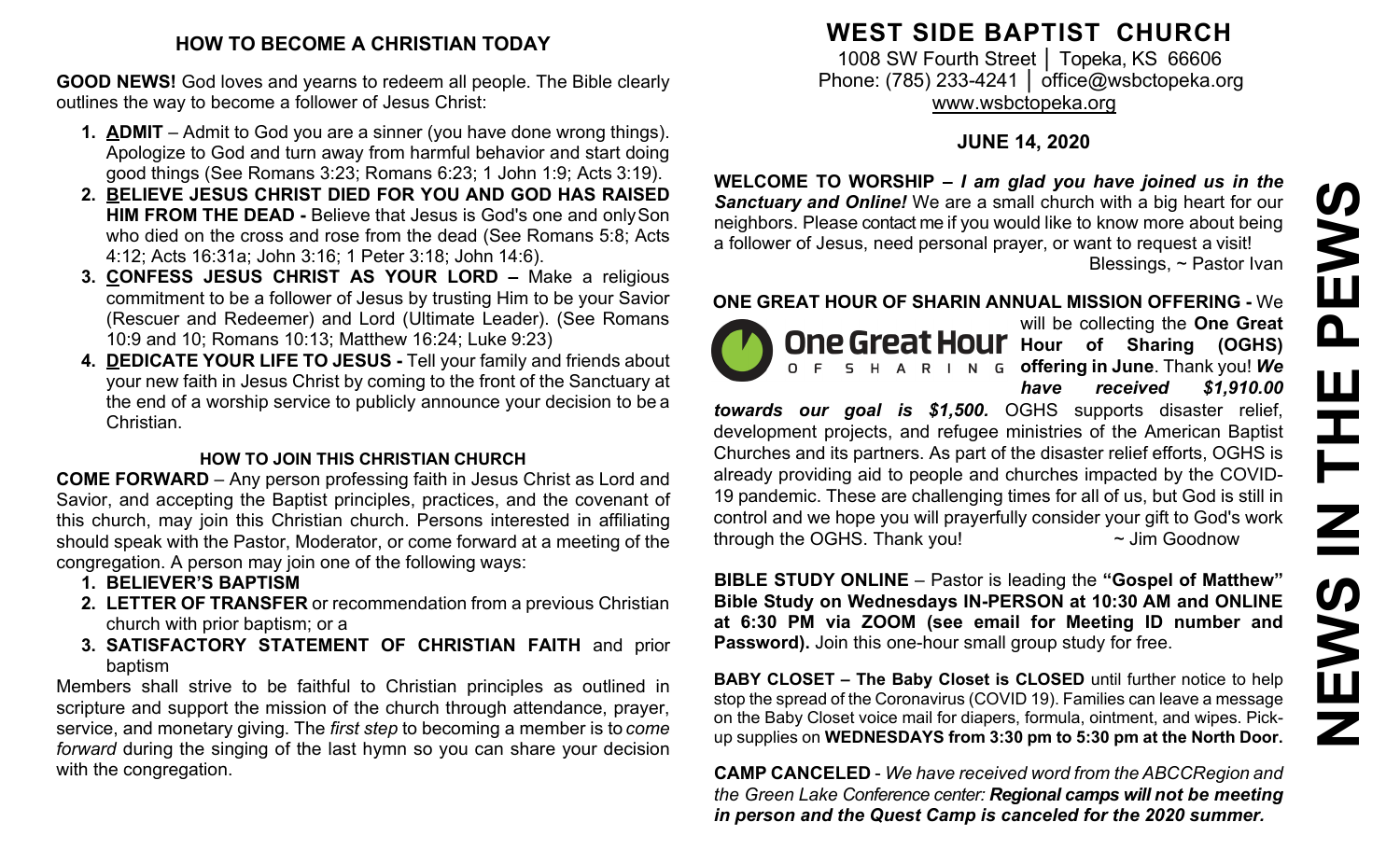#### **FOOD PANTRY -** Free Fruit and Vegetable Food Pantry on **Wednesdays from**



**3:30 to 5:30 pm, while supplies last**. **MOBILE SITE**: enter western PARKING LOT from 4th and CLAY Streets; do not park or exit your vehicle. Equal Opportunity. \*All food is available at no cost. **Please wear a mask or face covering to protect the health and safety of our volunteers. MAY 2020 PANTRY** 

**REPORT:** 1,283 Individuals (674 adults, 426 children, and 183 seniors) in 342 families were able to receive 10,252 pounds of free bread, fruits, vegetables, and other items from the Fruit & Vegetable Food Pantry at West Side Baptist Church during the month of MAY 2020. Thank you to Jack and his volunteers for serving an average of 86 families per week, which is thirty more families (60% increase) compared to the months prior to the pandemic. **Volunteers are needed to serve June 17 and 24, and July 15 and 29th.** There will be no food pantry on July 1, 8, or 22 for a summer recess.

**FINANCIAL GIVING** – Thank you for the generous support of the work of God in and through West Side Baptist Church. Donations report:

|                           |    | 06-07-2020 | $Y-T-D$ |             |
|---------------------------|----|------------|---------|-------------|
| <b>General Fund</b>       |    | \$5,801.00 |         | \$79,046.62 |
| Building Fund/Cap. Cm. \$ |    | 230.00     |         | \$4,130.00  |
| <b>Sunday School</b>      |    |            | \$      | 130.25      |
| Am. OGHS                  |    | \$1,710.00 | \$      | 1,910.00    |
| Am. For Christ Offering   | \$ |            |         | \$2,145.00  |
| <b>Baby Closet</b>        | S  |            |         | \$2,275.00  |
| Fellowship/Benevolence \$ |    | 26.00      |         | \$2,430.00  |
| <b>ABW - LOVE Gift</b>    |    |            | ዳ.      | 231.09      |

**HAND SANITIZER –** bottles of hand sanitizer (90% alcohol) are located at key places in the Sanctuary. Please use these hand sanitizers to help keep you and others safe. Thank you!

**HOSPITAL & EMERGENCIES –** If you or a loved one is admitted to the

hospital for an emergency or for surgery, **the hospital staff and chaplains' office will NOT contact the Church Office or the Pastor**. **You or a family member must call the Church Office at (785) 233-4241 or the PASTOR at HOME (785) 267-0936**. Pastor is willing to visit the hospital and pray prior to surgeries.



**INDEPENDENCE DAY HOLIDAY –** The **Church Office will be closed on Friday, July 3** in observance of the 4<sup>th</sup> of July Independence Day holiday. The Office will reopen on Tuesday, July 7 at 8:00 AM.

**INTERNATIONAL MINISTIRES BOARD OF DIRECTORS MEETING –** Pastor Ivan will be attending the IM Board of Directors online meeting via Zoom next Monday, Tuesday, and Wednesday (June 15-17). He plans to lead Bible Studies on Wednesday. You can reach him at his home if you need to speak with him.

**OFFERING PLATES** are strategically located at the entrances of the Sanctuary.



We will not pass plates or trays. Donors can mail gifts to the Church, drop off in the secure mailbox, or give **ONLINE** at **<https://squareup.com/store/west-side-baptist-church>**. Thank you for supporting God work through the church!

**SONGS IN WORSHIP –** Do you have a favorite hymn or song you would like to sing? The Worship Committee meets regularly to select music for worship services. The Committee tries to choose a variety of songs to relate with the lectionary scripture texts with an equal number of traditional and contemporary. Give your suggestions to Brice Smith (Chair), Janice Kirby, Nadine Manley, or Matthew Smith.

**STRATEGIC PLAN TO REOPEN** - The Council has unanimously adopted a



Strategic Plan for the Reopening of the Church building in cooperation with the State of Kansas, Shawnee County, and our denominational leadership. **Read the latest revised version of The Plan at<br>
https://wsbctopeka.org/reopen-strategic-plan.** The **<https://wsbctopeka.org/reopen-strategic-plan>**. The

building will be **OPEN to the PUBLIC** during PHASE 3 and afterwards of the Ad Astra: A Plan to Reopen Kansas (https://covid.ks.gov). **All religious services will be broadcast LIVE on Facebook and YouTube.** *Religious Services (including funerals and weddings) will NOT be restricted to the mass gathering limitations; however, participants must comply with all public health codes and hygiene practices.* Non-religious gatherings (e.g., choirs, classes, conferences, meetings, etc.) are restricted to the mass gatherings limitations of each phase. High-risk individuals should consider providing more intensive precautions and should conduct themselves as if they are a significant risk to the high-risk individual, including staying-safe-at-home. See the Shawnee County Health Department website (https://www.snco.us/hd) for more information.